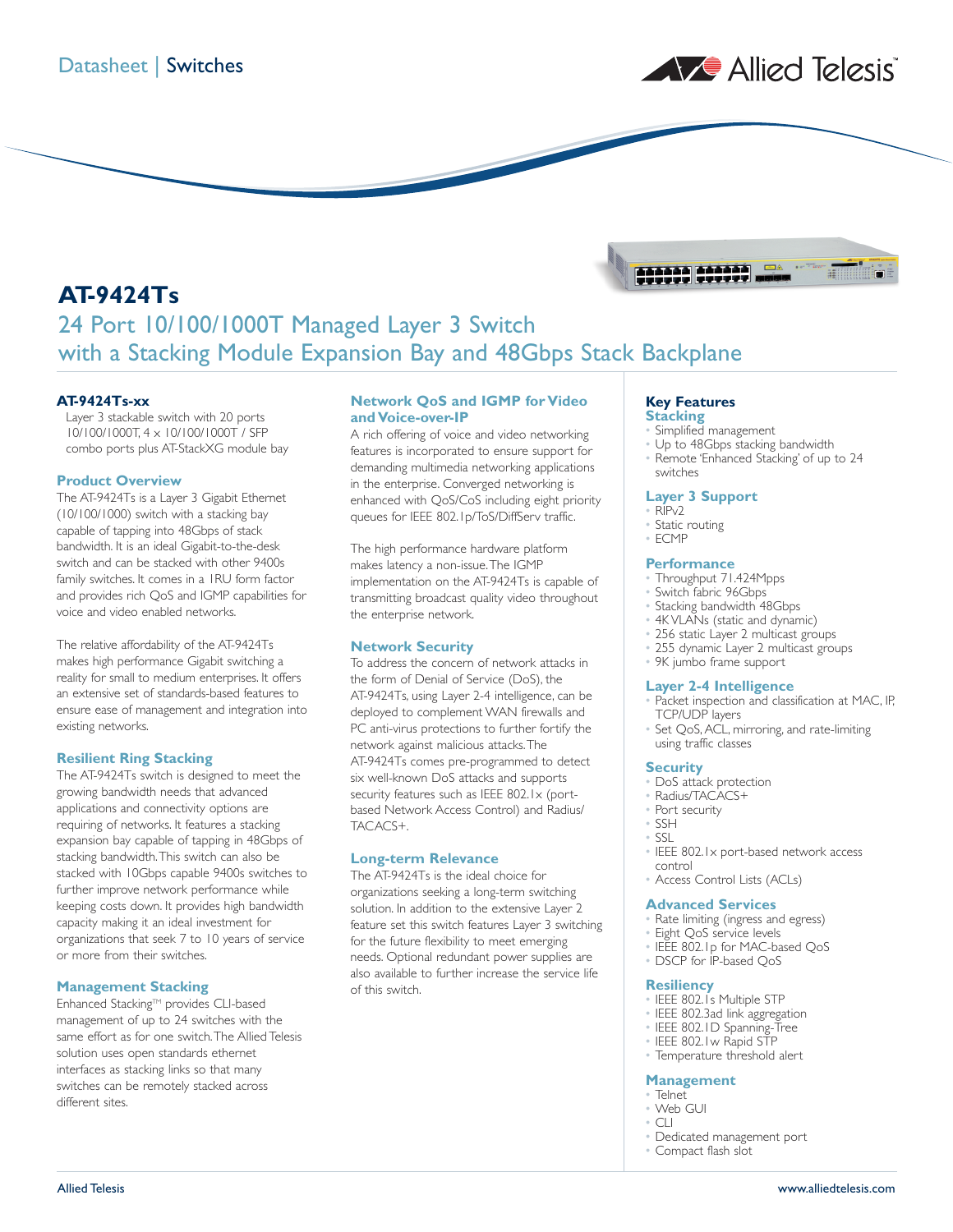# **AT-9424Ts** | 24 Port 10/100/1000T Managed Layer 3 Switch

30.48cm

# **Hardware Specifications**

| <b>Physical Characteristics</b>                        |                                   |  |
|--------------------------------------------------------|-----------------------------------|--|
| Dimensions $(H \times W \times D)$ 4.4cm x 43.8cm x 30 |                                   |  |
|                                                        | $(1.75" \times 17.3" \times 12")$ |  |
| Weight                                                 | $4.2$ lkg                         |  |

(9.35lbs.)

**System Capacity**

128MB RAM 16MB flash memory 200MHz PowerPC CPU 4096 VLANs 16000 MAC addresses 8MB file system

#### **Performance**

Wirespeed switching on all Ethernet ports 14,880pps for 10Mbps Ethernet 148,800pps for 100Mbps Ethernet 1,488,000pps for 1000Mbps Ethernet

| Ethernet throughput | 71.424Mpps |
|---------------------|------------|
| Switch fabric       | 96Gbps     |

Stacking with AT-StackXG stacking module up to eight switches Two 12Gbps full-duplex stacking port per module Resilient bidirectional ring architecture

### **Power Characteristics**

| Voltage:               | 100-240V AC |
|------------------------|-------------|
| Current:               | 4.0/2.0A    |
| Frequency:             | 50-60Hz     |
| Max power consumption: | 54 Watts    |

### **Environmental Specifications**

| Operating temperature:  | 0°C to 40°C                               |
|-------------------------|-------------------------------------------|
|                         | $(32^{\circ}F$ to $104^{\circ}F)$         |
| Storage temperature:    | $-25^{\circ}$ C to $70^{\circ}$ C         |
|                         | $(-13^{\circ}F \text{ to } 158^{\circ}F)$ |
| Operating humidity:     | 5% to 90% non-condensing                  |
| Storage humidity:       | 5% to 90% non-condensing                  |
| Max operating altitude: | $3,048m$ (10,000 ft)                      |
| Recommended ventilation |                                           |
| on all sides:           | 10cm (4")                                 |
| <b>MTBF</b>             | 250,000 hrs.                              |

### **Electrical/Mechanical Approvals**

Safety UL 60950-1, CSA C22.2 No. 60950-1-03, EN60950-1, EN60825-2 (TUV) EMI FCC Part 15 Class A, EN55022 Class A, EN55024 Immunity, VCCI Class A, C-TICK, EN61000-3-2, EN61000-3-3, AS/NZS 3548 (Australia/New Zealand) Immunity EN55024

| <b>Country of Origin</b><br>Singapore |
|---------------------------------------|
|                                       |
|                                       |
| <b>Software Specifications</b>        |
| <b>Layer 3 Support</b>                |
| <b>RIP</b> <sub>v</sub>               |
|                                       |

RIPv2 ECMP Static IPv4 routing (1024 routes)

### **Interface Standards**

| IEEE 802.3   | 10T and 10FL    |
|--------------|-----------------|
| IEEE 802.3u  | 100TX and 100FX |
| IEEE 802.3z  | 1000SX          |
| IEEE 802.3ab | 1000T           |

### **General Standards**

| IEEE 802.Id         | <b>Bridging</b>            |
|---------------------|----------------------------|
| <b>IEEE 802.3ac</b> | VLAN tag frame extension   |
| IEEE 802.3x         | BackPressure/ flow control |

## **Redundancy**

Static and dynamic port trunking (with six trunk groups and up to eight ports per trunk) IEEE 802.3ad 32 LACP link aggregation IEEE 802.1D Spanning-Tree Protocol IEEE 802.1w Rapid Spanning-Tree IEEE 802.1s Multiple Spanning-Tree BPDU guard<sup>1</sup> Loop guard $<sup>1</sup>$ </sup> Router Redundancy Protocol (RRP) snooping Dual software images, dual configuration files

## **Traffic Management Quality of Services (QoS)**

Layer 2, 3 and 4 criteria Flow groups, traffic classes and policies DSCP replacement IEEE 802.1Q priority replacement Type of Service replacement Type of Service to IEEE 802.1Q priority replacement IEEE 802.1Q priority to Type of Service replacement Maximum bandwidth control Burst size control Ingress rate limiting Head of line blocking prevention Support for ingress and egress ports Eight egress queues per port IEEE 802.1p Class of Service with Strict and Weighted Round Robin Scheduling

## **Multicast**

| RFC 1112 | IGMP snooping (v1)           |
|----------|------------------------------|
| RFC 2236 | IGMP snooping (v2)           |
| RFC 2710 | Multicast Listener Discovery |
|          | (MLD) snooping (v1)          |
| RFC 3810 | Multicast Listener Discovery |
|          | (MLD) snooping (v2)          |
|          | IGMP snooping querier        |

#### **Management and Monitoring**

| RFC 1157                   | <b>SNMPv1</b>              |
|----------------------------|----------------------------|
| RFC 1901                   | SNMP <sub>v2</sub>         |
| RFC 3411                   | SNMP <sub>v</sub> 3        |
| <b>RFC 1213</b>            | MIB-II                     |
| RFC 1215                   | TRAP MIB                   |
| RFC 1493                   | <b>Bridge MIB</b>          |
| RFC 2863                   | Interfaces group MIB       |
| RFC 1643                   | Ethernet-like MIB          |
| RFC 1757                   | RMON 4 groups: Stats,      |
|                            | History, Alarms and Events |
| RFC 2674                   | IEEE 802.IQ MIB            |
| RFC 1866                   | HTML                       |
| RFC 2068                   | HTTP                       |
| RFC 2616                   | <b>HTTPS</b>               |
| <b>RFC 854</b>             | Telnet server              |
| RFC 1350                   | <b>TFTP</b> client         |
| Allied Telesis Private MIB |                            |
|                            |                            |

IP address allocation: RFC 951 / RFC 1542 BOOTP client RFC 2131 DHCP client manual RFC 2030 SNTP, Simple Network

Time Protocol

BootP/DHCP relay Group link control<sup>1</sup> Link flap protection<sup>1</sup>

Syslog client Two event logs: 4,000 event capacity in temporary memory 2,000 event capacity in permanent memory

# **Management Access Methods**

Single IP address for management Out of band management (serial port) In-band management (over the network) using Telnet, Web browser or SNMP Enhanced Stacking

### **Management Interfaces**

Menus AlliedWare Plus<sup>™</sup> CLI Multiple management sessions (up to three administrators) Command line Web browser SNMP v1/ v2/ v3